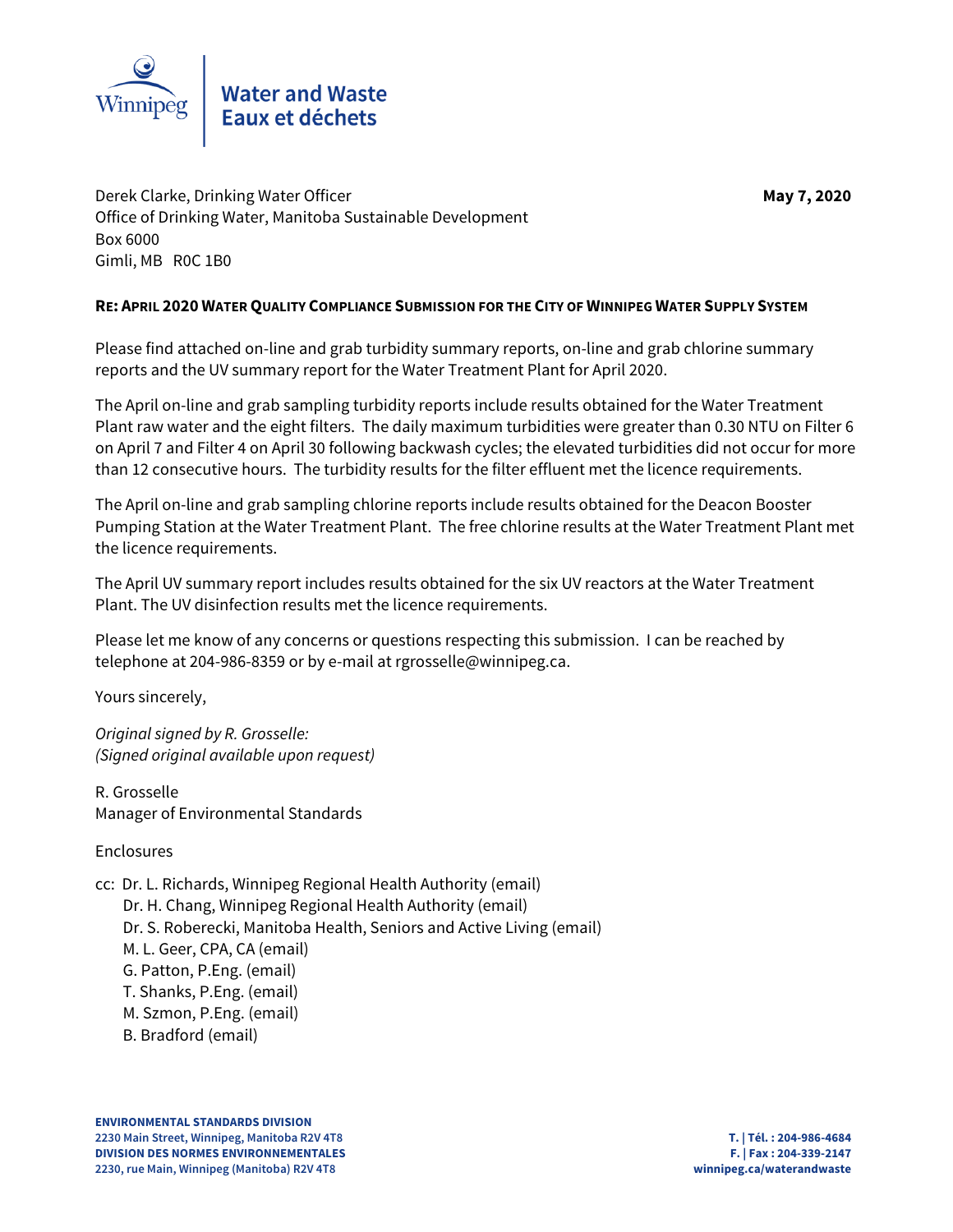

### **CITY OF WINNIPEG**

Water System Code: **252.00**

Licence Number: **PWS-09-412-01**

# WATER AND WASTE DEPARTMENT

WATER SERVICES

| WATER TREATMENT PLANT TURBIDITY ON-LINE MONITORING REPORT<br>April 2020 Turbidity (NTU) |           |           |           |           |           |           |           |           |  |  |  |  |
|-----------------------------------------------------------------------------------------|-----------|-----------|-----------|-----------|-----------|-----------|-----------|-----------|--|--|--|--|
| Raw                                                                                     | Filter #1 | Filter #2 | Filter #3 | Filter #4 | Filter #5 | Filter #6 | Filter #7 | Filter #8 |  |  |  |  |
| Date                                                                                    | Max       | Max       | Max       | Max       | Max       | Max       | Max       | Max       |  |  |  |  |
| Avg                                                                                     | Avg       | Avg       | Avg       | Avg       | Avg       | Avg       | Avg       | Avg       |  |  |  |  |
| 0.49                                                                                    | 0.11      | 0.07      | 0.10      | 0.12      | 0.08      | 0.06      | 0.08      | 0.07      |  |  |  |  |
| 1/04/2020                                                                               | 0.03      | 0.02      | 0.05      | 0.05      | 0.19      | 0.03      | 0.05      | 0.16      |  |  |  |  |
| 2/04/2020                                                                               | 0.02      | 0.04      | 0.10      | 0.03      | 0.02      | 0.02      | 0.02      | 0.08      |  |  |  |  |
| 0.48                                                                                    | 0.05      | 0.01      | 0.05      | 0.07      | 0.00      | 0.05      | 0.12      | 0.04      |  |  |  |  |
| 3/04/2020                                                                               | 0.07      | 0.03      | 0.04      | 0.02      | 0.03      | 0.05      | 0.03      | 0.08      |  |  |  |  |
| 0.49                                                                                    | 0.02      | 0.01      | 0.07      | 0.07      | 0.00      | 0.02      | 0.07      | 0.03      |  |  |  |  |
| 4/04/2020                                                                               | 0.05      | 0.04      | 0.07      | 0.07      | 0.00      | 0.03      | 0.07      | 0.03      |  |  |  |  |
| 0.48                                                                                    | 0.02      | 0.01      | 0.03      | 0.02      | 0.03      | 0.05      | 0.05      | 0.06      |  |  |  |  |
| 5/04/2020                                                                               | 0.05      | 0.04      | 0.06      | 0.08      | 0.01      | 0.05      | 0.09      | 0.08      |  |  |  |  |
| 0.48                                                                                    | 0.01      | 0.01      | 0.03      | 0.02      | 0.00      | 0.02      | 0.03      | 0.05      |  |  |  |  |
| 6/04/2020                                                                               | 0.02      | 0.03      | 0.05      | 0.02      | 0.05      | 0.04      | 0.03      | 0.07      |  |  |  |  |
| 0.50                                                                                    | 0.04      | 0.01      | 0.07      | 0.07      | 0.00      | 0.02      | 0.06      | 0.03      |  |  |  |  |
| 7/04/2020                                                                               | 0.02      | 0.06      | 0.08      | 0.02      | 0.07      | 0.02      | 0.05      | 0.07      |  |  |  |  |
| 0.53                                                                                    | 0.08      | 0.02      | 0.04      | 0.07      | 0.02      | 0.32      | 0.03      | 0.03      |  |  |  |  |
| 8/04/2020                                                                               | 0.01      | 0.03      | 0.08      | 0.02      | 0.02      | 0.05      | 0.09      | 0.04      |  |  |  |  |
| 0.51                                                                                    | 0.05      | 0.01      | 0.03      | 0.05      | 0.07      | 0.02      | 0.04      | 0.06      |  |  |  |  |
| 0.57                                                                                    | 0.07      | 0.05      | 0.07      | 0.07      | 0.07      | 0.05      | 0.07      | 0.08      |  |  |  |  |
| 9/04/2020                                                                               | 0.02      | 0.01      | 0.05      | 0.03      | 0.04      | 0.02      | 0.04      | 0.05      |  |  |  |  |
| 0.62                                                                                    | 0.02      | 0.03      | 0.05      | 0.07      | 0.05      | 0.03      | 0.10      | 0.09      |  |  |  |  |
| 10/04/2020                                                                              | 0.04      | 0.01      | 0.07      | 0.02      | 0.08      | 0.09      | 0.04      | 0.05      |  |  |  |  |
| 0.58                                                                                    | 0.02      | 0.04      | 0.07      | 0.05      | 0.08      | 0.03      | 0.07      | 0.08      |  |  |  |  |
| 11/04/2020                                                                              | 0.06      | 0.01      | 0.04      | 0.02      | 0.04      | 0.07      | 0.04      | 0.04      |  |  |  |  |
| 12/04/2020                                                                              | 0.01      | 0.04      | 0.06      | 0.06      | 0.06      | 0.05      | 0.08      | 0.07      |  |  |  |  |
| 0.62                                                                                    | 0.05      | 0.00      | 0.03      | 0.02      | 0.04      | 0.02      | 0.04      | 0.05      |  |  |  |  |
| 13/04/2020                                                                              | 0.02      | 0.02      | 0.05      | 0.04      | 0.08      | 0.05      | 0.08      | 0.08      |  |  |  |  |
| 0.61                                                                                    | 0.01      | 0.00      | 0.03      | 0.01      | 0.05      | 0.02      | 0.03      | 0.04      |  |  |  |  |
| 14/04/2020                                                                              | 0.05      | 0.02      | 0.08      | 0.07      | 0.04      | 0.02      | 0.05      | 0.04      |  |  |  |  |
| 0.66                                                                                    | 0.02      | 0.06      | 0.04      | 0.01      | 0.08      | 0.04      | 0.03      | 0.09      |  |  |  |  |
| 0.67                                                                                    | 0.06      | 0.02      | 0.08      | 0.07      | 0.10      | 0.02      | 0.09      | 0.07      |  |  |  |  |
| 15/04/2020                                                                              | 0.03      | 0.06      | 0.04      | 0.04      | 0.04      | 0.04      | 0.04      | 0.04      |  |  |  |  |
| 16/04/2020                                                                              | 0.06      | 0.04      | 0.07      | 0.03      | 0.08      | 0.04      | 0.03      | 0.08      |  |  |  |  |
| 0.60                                                                                    | 0.01      | 0.01      | 0.04      | 0.06      | 0.06      | 0.01      | 0.08      | 0.05      |  |  |  |  |
| 0.63                                                                                    | 0.02      | 0.02      | 0.07      | 0.06      | 0.09      | 0.05      | 0.09      | 0.08      |  |  |  |  |
| 17/04/2020                                                                              | 0.03      | 0.01      | 0.04      | 0.01      | 0.05      | 0.02      | 0.03      | 0.04      |  |  |  |  |
| 0.56                                                                                    | 0.04      | 0.03      | 0.06      | 0.05      | 0.05      | 0.02      | 0.05      | 0.08      |  |  |  |  |
| 18/04/2020                                                                              | 0.01      | 0.00      | 0.03      | 0.01      | 0.09      | 0.04      | 0.04      | 0.04      |  |  |  |  |
| 19/04/2020                                                                              | 0.03      | 0.03      | 0.07      | 0.07      | 0.10      | 0.05      | 0.08      | 0.08      |  |  |  |  |
| 0.63                                                                                    | 0.01      | 0.01      | 0.03      | 0.03      | 0.06      | 0.02      | 0.04      | 0.06      |  |  |  |  |
| 20/04/2020                                                                              | 0.02      | 0.03      | 0.03      | 0.04      | 0.11      | 0.02      | 0.08      | 0.08      |  |  |  |  |
| 0.62                                                                                    | 0.01      | 0.00      | 0.05      | 0.02      | 0.09      | 0.05      | 0.03      | 0.05      |  |  |  |  |
| 0.62                                                                                    | 0.04      | 0.05      | 0.06      | 0.04      | 0.12      | 0.03      | 0.09      | 0.08      |  |  |  |  |
| 21/04/2020                                                                              | 0.01      | 0.01      | 0.03      | 0.01      | 0.06      | 0.01      | 0.03      | 0.04      |  |  |  |  |
| 22/04/2020                                                                              | 0.01      | 0.03      | 0.08      | 0.02      | 0.14      | 0.04      | 0.06      | 0.08      |  |  |  |  |
| 0.63                                                                                    | 0.04      | 0.01      | 0.03      | 0.07      | 0.07      | 0.02      | 0.05      | 0.04      |  |  |  |  |
| 23/04/2020                                                                              | 0.09      | 0.08      | 0.09      | 0.09      | 0.14      | 0.05      | 0.09      | 0.10      |  |  |  |  |
| 0.70                                                                                    | 0.02      | 0.02      | 0.03      | 0.04      | 0.08      | 0.03      | 0.05      | 0.08      |  |  |  |  |
| 24/04/2020                                                                              | 0.09      | 0.08      | 0.08      | 0.12      | 0.03      | 0.03      | 0.11      | 0.06      |  |  |  |  |
| 0.74                                                                                    | 0.05      | 0.03      | 0.10      | 0.04      | 0.10      | 0.08      | 0.05      | 0.11      |  |  |  |  |
| 25/04/2020                                                                              | 0.10      | 0.10      | 0.10      | 0.11      | 0.08      | 0.04      | 0.09      | 0.13      |  |  |  |  |
| 0.74                                                                                    | 0.04      | 0.04      | 0.05      | 0.04      | 0.03      | 0.08      | 0.06      | 0.06      |  |  |  |  |
| 0.72                                                                                    | 0.09      | 0.07      | 0.04      | 0.08      | 0.02      | 0.08      | 0.08      | 0.13      |  |  |  |  |
| 26/04/2020                                                                              | 0.03      | 0.02      | 0.09      | 0.04      | 0.06      | 0.04      | 0.11      | 0.07      |  |  |  |  |
| 27/04/2020                                                                              | 0.02      | 0.04      | 0.05      | 0.02      | 0.05      | 0.06      | 0.12      | 0.13      |  |  |  |  |
| 0.70                                                                                    | 0.05      | 0.01      | 0.03      | 0.08      | 0.01      | 0.02      | 0.04      | 0.07      |  |  |  |  |
| 0.67                                                                                    | 0.02      | 0.02      | 0.05      | 0.05      | 0.00      | 0.04      | 0.09      | 0.05      |  |  |  |  |
| 28/04/2020                                                                              | 0.03      | 0.01      | 0.03      | 0.02      | 0.03      | 0.01      | 0.04      | 0.09      |  |  |  |  |
| 29/04/2020                                                                              | 0.02      | 0.03      | 0.05      | 0.02      | 0.00      | 0.04      | 0.07      | 0.10      |  |  |  |  |
| 0.70                                                                                    | 0.05      | 0.01      | 0.02      | 0.06      | 0.02      | 0.02      | 0.04      | 0.05      |  |  |  |  |
| 30/04/2020                                                                              | 0.06      | 0.04      | 0.06      | 0.04      | 0.00      | 0.02      | 0.06      | 0.10      |  |  |  |  |
| 0.73                                                                                    | 0.03      | 0.02      | 0.02      | 0.38      | 0.02      | 0.04      | 0.11      | 0.07      |  |  |  |  |
| Total Number of Measurements Taken, A:                                                  | 11201     | 11566     | 11771     | 13233     | 11532     | 13599     | 12892     | 14416     |  |  |  |  |
| Turbidity Standard for Monitoring Location (NTU):                                       | 0.3       | 0.3       | 0.3       | 0.3       | 0.3       | 0.3       | 0.3       | 0.3       |  |  |  |  |
| Number of Measurements Meeting Standard, B:                                             | 11201     | 11566     | 11771     | 13232     | 11532     | 13598     | 12892     | 14416     |  |  |  |  |
| Compliance with Turbidity Standard, C = B/A X 100%:                                     | 100.000%  | 100.000%  | 100.000%  | 99.992%   | 100.000%  | 99.993%   | 100.000%  | 100.000%  |  |  |  |  |

File Path: N:\Water Treatment Branch\Administration\Reports\Regulatory Submissions\Turbidity\2020\04-April

Submitted By (Print):  $D.$  Merredew **Signature:** 

Original signed by D.Merredew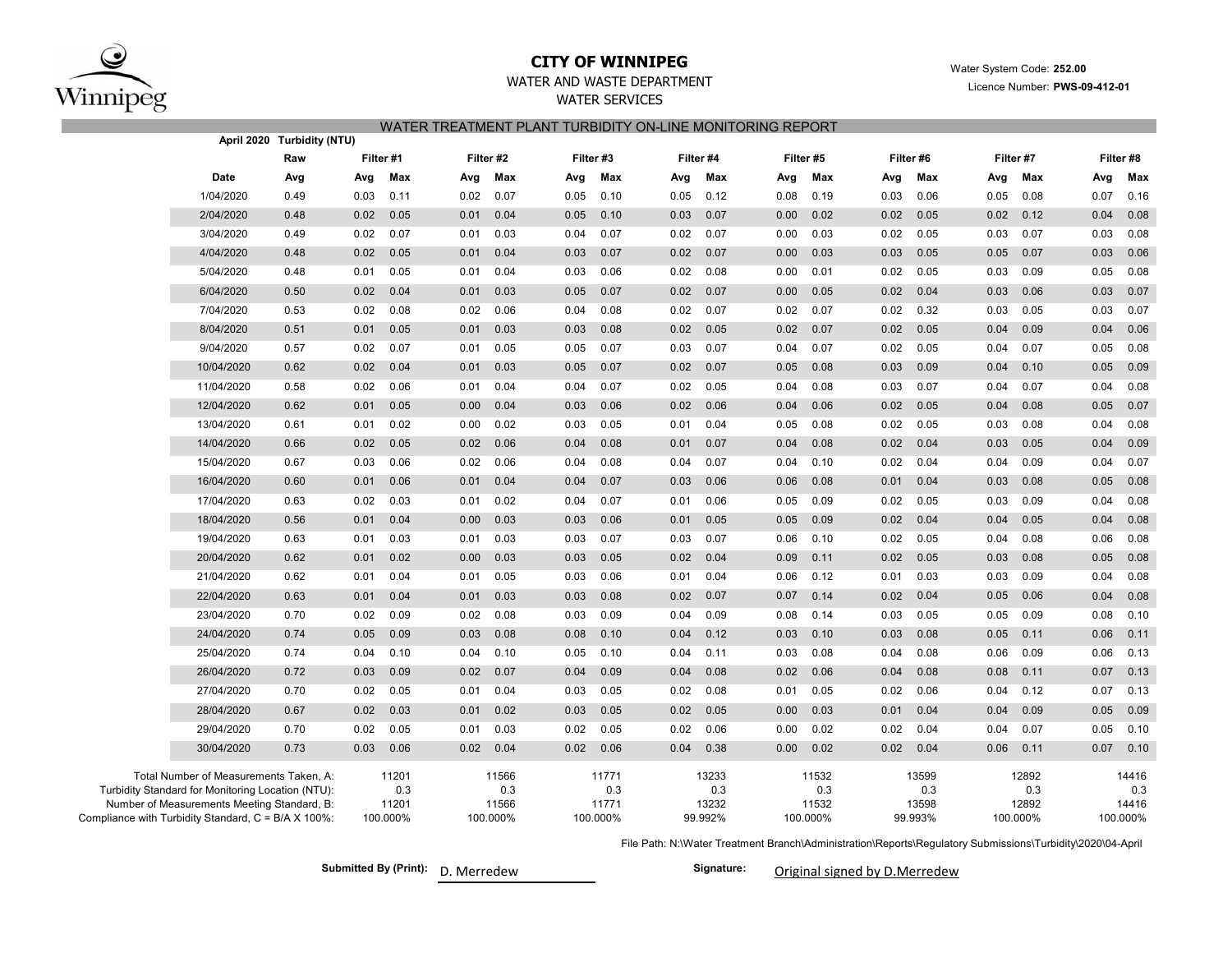

#### CITY OF WINNIPEG WATER AND WASTE DEPARTMENT ENVIRONMENTAL STANDARDS DIVISION

#### **WATER TREATMENT PLANT TURBIDITY GRAB MONITORING REPORT**

| Water System Code: 252.00                                | <b>Turbidity (NTU)</b> |                  |           |                 |           |                     |                  |                     |           |                 |           |                 |                     |           |                 |           |           |           |
|----------------------------------------------------------|------------------------|------------------|-----------|-----------------|-----------|---------------------|------------------|---------------------|-----------|-----------------|-----------|-----------------|---------------------|-----------|-----------------|-----------|-----------|-----------|
| <b>Licence No. PWS-09-412-01</b>                         |                        |                  |           |                 |           |                     |                  |                     |           |                 |           |                 |                     |           |                 |           |           |           |
|                                                          |                        | <b>Raw Water</b> |           | <b>Filter 1</b> |           | Filter <sub>2</sub> |                  | Filter <sub>3</sub> |           | <b>Filter 4</b> |           | <b>Filter 5</b> | Filter <sub>6</sub> |           | <b>Filter 7</b> |           | Filter 8  |           |
| Date                                                     | Analyser<br>Grab       |                  | Grab      | Analyser        | Grab      | Analyser            | Grab<br>Analyser |                     | Grab      | Analyser        |           | Analyser        | Grab<br>Analyser    |           | Grab            | Analyser  | Grab      | Analyser  |
| 01-Apr-2020                                              | 0.44                   | 0.44             | 0.11      | 0.05            | 0.12      | 0.04                | 0.09             | 0.07                | 0.13      | 0.10            | 0.07      | 0.19            | 0.11                | 0.04      | 0.08            | 0.06      | 0.09      | 0.13      |
| 02-Apr-2020                                              | 0.47<br>0.47           |                  | 0.08      | 0.02            | 0.12      | 0.02                | 0.09             | 0.06                | OL        | OL              | 0.10      | 0.00            | 0.09                | 0.03      | OL              | OL        | 0.09      | 0.05      |
| 03-Apr-2020                                              | 0.53                   | 0.51             |           | 0.04            | 0.07      | 0.02                | 0.13             | 0.06                | 0.09      | 0.03            | <b>OL</b> | OL              | 0.08                | 0.04      | 0.09            | 0.04      | OL        | OL        |
| 04-Apr-2020                                              | <b>NA</b>              | <b>NA</b>        |           | NA              | <b>NA</b> | NA                  | <b>NA</b>        | NA                  | <b>NA</b> | <b>NA</b>       | <b>NA</b> | NA              | NA                  | <b>NA</b> | <b>NA</b>       | <b>NA</b> | <b>NA</b> | <b>NA</b> |
| 05-Apr-2020                                              | <b>NA</b>              | <b>NA</b>        | <b>NA</b> | NA              | <b>NA</b> | NA                  | <b>NA</b>        | NA                  | <b>NA</b> | <b>NA</b>       | <b>NA</b> | <b>NA</b>       | NA                  | <b>NA</b> | <b>NA</b>       | <b>NA</b> | <b>NA</b> | <b>NA</b> |
| 06-Apr-2020                                              | 0.49                   | 0.48             | 0.08      | 0.02            | 0.09      | 0.01                | 0.10             | 0.05                | 0.12      | 0.04            | 0.11      | 0.00            | 0.09                | 0.03      | 0.09            | 0.03      | 0.10      | 0.06      |
| 07-Apr-2020                                              | 0.51                   | 0.55             | 0.11      | 0.04            | 0.09      | 0.03                | 0.11             | 0.07                | 0.10      | 0.03            | 0.09      | 0.04            | 0.08                | 0.03      | 0.07            | 0.03      | 0.10      | 0.05      |
| 08-Apr-2020                                              | 0.47                   | 0.51             | OL        | OL              | OL        | OL                  | 0.06             | 0.04                | 0.09      | 0.03            | 0.08      | 0.04            | 0.09                | 0.04      | 0.07            | 0.04      | 0.07      | 0.04      |
| 09-Apr-2020                                              | 0.53                   | 0.57             | 0.09      | 0.04            | 0.09      | 0.03                | 0.11             | 0.06                | 0.10      | 0.04            | 0.08      | 0.05            | OL                  | <b>OL</b> | OL              | <b>OL</b> | 0.10      | 0.05      |
| 10-Apr-2020                                              | <b>NA</b>              | <b>NA</b>        | <b>NA</b> | NA              | NA        | <b>NA</b>           | <b>NA</b>        | <b>NA</b>           | <b>NA</b> | <b>NA</b>       | <b>NA</b> | NA              | NA                  | NA        | <b>NA</b>       | <b>NA</b> | <b>NA</b> | <b>NA</b> |
| 11-Apr-2020                                              | <b>NA</b>              | <b>NA</b>        | NA        | NA              | NA        | <b>NA</b>           | <b>NA</b>        | <b>NA</b>           | <b>NA</b> | <b>NA</b>       | <b>NA</b> | NA              | NA                  | NA        | <b>NA</b>       | <b>NA</b> | <b>NA</b> | <b>NA</b> |
| 12-Apr-2020                                              | <b>NA</b>              | <b>NA</b>        | <b>NA</b> | <b>NA</b>       | NA        | NA                  | <b>NA</b>        | <b>NA</b>           | <b>NA</b> | <b>NA</b>       | <b>NA</b> | NA              | NA                  | NA        | <b>NA</b>       | <b>NA</b> | <b>NA</b> | <b>NA</b> |
| 13-Apr-2020                                              | <b>NA</b>              | <b>NA</b>        | <b>NA</b> | <b>NA</b>       | <b>NA</b> | NA                  | <b>NA</b>        | <b>NA</b>           | <b>NA</b> | <b>NA</b>       | <b>NA</b> | NA              | NA                  | <b>NA</b> | <b>NA</b>       | <b>NA</b> | <b>NA</b> | <b>NA</b> |
| 14-Apr-2020                                              | 0.48                   | 0.66             | 0.08      | 0.02            | 0.08      | 0.01                | 0.10             | 0.08                | 0.07      | 0.02            | 0.10      | 0.07            | 0.07                | 0.04      | 0.08            | 0.03      | 0.06      | 0.04      |
| 15-Apr-2020                                              | 0.58                   | 0.71             | 0.10      | 0.05            | 0.09      | 0.05                | 0.10             | 0.06                | 0.09      | 0.04            | 0.08      | 0.07            | 0.09                | 0.04      | 0.08            | 0.04      | 0.07      | 0.05      |
| 16-Apr-2020                                              | 0.47                   | 0.60             | 0.10      | 0.02            | 0.07      | 0.02                | 0.07             | 0.05                | 0.10      | 0.03            | 0.07      | 0.06            | OL                  | OL        | OL              | OL        | 0.06      | 0.05      |
| 17-Apr-2020                                              | 0.62                   | 0.56             | 0.08      | 0.03            | 0.07      | 0.02                | 0.12             | 0.05                | OL        | OL              | 0.09      | 0.08            | 0.09                | 0.02      | 0.07            | 0.03      | OL        | OL        |
| 18-Apr-2020                                              | <b>NA</b>              | <b>NA</b>        | <b>NA</b> | NA              | <b>NA</b> | NA                  | <b>NA</b>        | <b>NA</b>           | <b>NA</b> | <b>NA</b>       | <b>NA</b> | NA              | NA                  | <b>NA</b> | <b>NA</b>       | <b>NA</b> | <b>NA</b> | <b>NA</b> |
| 19-Apr-2020                                              | <b>NA</b>              | <b>NA</b>        | <b>NA</b> | <b>NA</b>       | <b>NA</b> | NA                  | <b>NA</b>        | <b>NA</b>           | <b>NA</b> | <b>NA</b>       | <b>NA</b> | NA              | <b>NA</b>           | <b>NA</b> | <b>NA</b>       | <b>NA</b> | <b>NA</b> | <b>NA</b> |
| 20-Apr-2020                                              | 0.51                   | 0.62             | 0.09      | 0.01            | 0.07      | 0.01                | 0.06             | 0.04                | 0.09      | 0.04            | 0.08      | 0.09            | 0.08                | 0.03      | 0.08            | 0.04      | 0.08      | 0.06      |
| 21-Apr-2020                                              | 0.50                   | 0.67             | 0.08      | 0.02            | 0.07      | 0.01                | 0.08             | 0.05                | 0.07      | 0.02            | 0.07      | 0.10            | 0.08                | 0.03      | 0.07            | 0.03      | 0.07      | 0.06      |
| 22-Apr-2020                                              | 0.54                   | 0.65             | 0.09      | 0.02            | 0.09      | 0.02                | 0.08             | 0.05                | 0.09      | 0.03            | 0.08      | 0.11            | 0.08                | 0.04      | 0.08            | 0.04      | 0.06      | 0.06      |
| 23-Apr-2020                                              | 0.47                   | 0.62             | OL        | <b>OL</b>       | OL        | <b>OL</b>           | 0.08             | 0.06                | 0.11      | 0.05            | 0.08      | 0.14            | 0.12                | 0.06      | 0.16            | 0.06      | 0.07      | 0.06      |
| 24-Apr-2020                                              | 0.70                   | 0.68             | 0.14      | 0.06            | 0.12      | 0.05                | 0.12             | 0.08                | OL        | OL              | 0.09      | 0.04            | 0.08                | 0.04      | OL              | <b>OL</b> | 0.14      | 0.09      |
| 25-Apr-2020                                              | <b>NA</b>              | <b>NA</b>        | NA        | <b>NA</b>       | NA        | <b>NA</b>           | <b>NA</b>        | <b>NA</b>           | <b>NA</b> | <b>NA</b>       | <b>NA</b> | NA              | <b>NA</b>           | NA        | <b>NA</b>       | <b>NA</b> | <b>NA</b> | <b>NA</b> |
| 26-Apr-2020                                              | <b>NA</b>              | <b>NA</b>        | <b>NA</b> | NA              | NA        | <b>NA</b>           | <b>NA</b>        | NA                  | <b>NA</b> | <b>NA</b>       | <b>NA</b> | NA              | NA                  | NA        | <b>NA</b>       | <b>NA</b> | <b>NA</b> | <b>NA</b> |
| 27-Apr-2020                                              | 0.53                   | 0.68             | 0.09      | 0.04            | 0.08      | 0.02                | 0.08             | 0.05                | 0.10      | 0.05            | 0.08      | 0.02            | 0.08                | 0.03      | 0.07            | 0.05      | 0.08      | 0.08      |
| 28-Apr-2020                                              | 0.52                   | 0.63             | 0.08      | 0.02            | 0.07      | 0.02                | 0.07             | 0.04                | 0.07      | 0.02            | 0.06      | 0.01            | 0.07                | 0.03      | 0.07            | 0.04      | 0.06      | 0.07      |
| 29-Apr-2020                                              | 0.48                   | 0.68             | 0.07      | 0.04            | 0.07      | 0.02                | 0.06             | 0.04                | 0.06      | 0.03            | 0.06      | 0.00            | 0.07                | 0.03      | 0.07            | 0.05      | 0.06      | 0.07      |
| 30-Apr-2020                                              | 0.63                   | 0.68             | 0.09      | 0.04            | OL        | <b>OL</b>           | 0.07             | 0.04                | 0.08      | 0.04            | 0.06      | 0.02            | OL                  | OL        | 0.07            | 0.06      | 0.08      | 0.07      |
| Total number of measurements taken, A:                   |                        |                  | 18        |                 | 17        |                     | 20               |                     | 17        |                 | 19        |                 | 17                  |           | 16              |           | 18        |           |
| <b>Turbidity Standard for Monitoring Location (NTU):</b> |                        |                  | 0.30      |                 | 0.30      |                     | 0.30             |                     | 0.30      |                 | 0.30      |                 | 0.30                |           | 0.30            |           | 0.30      |           |
| Number of measurements meeting standard, B:              |                        |                  | 18        |                 | 17        |                     | 20               |                     | 17        |                 | 19        |                 | 17                  |           | 16              |           | 18        |           |
| Compliance with Turbidity Standard, C= B/A X 100%:       |                        |                  | 100%      |                 | 100%      |                     | 100%             |                     | 100%      |                 | 100%      |                 | 100%                |           | 100%            |           | 100%      |           |

NS: No Sample NA: Not Analyzed OL: Off-Line NR: No Result IM: Instrument Maintenance

**Comments:**

 **Report Compiled By: A. Gordon**

> **Authorized By: B. Bradford**

N:\Compliance Reporting\Submittal Letters\WTP Turbidity Data **Date Compiled:**

**7-May-20**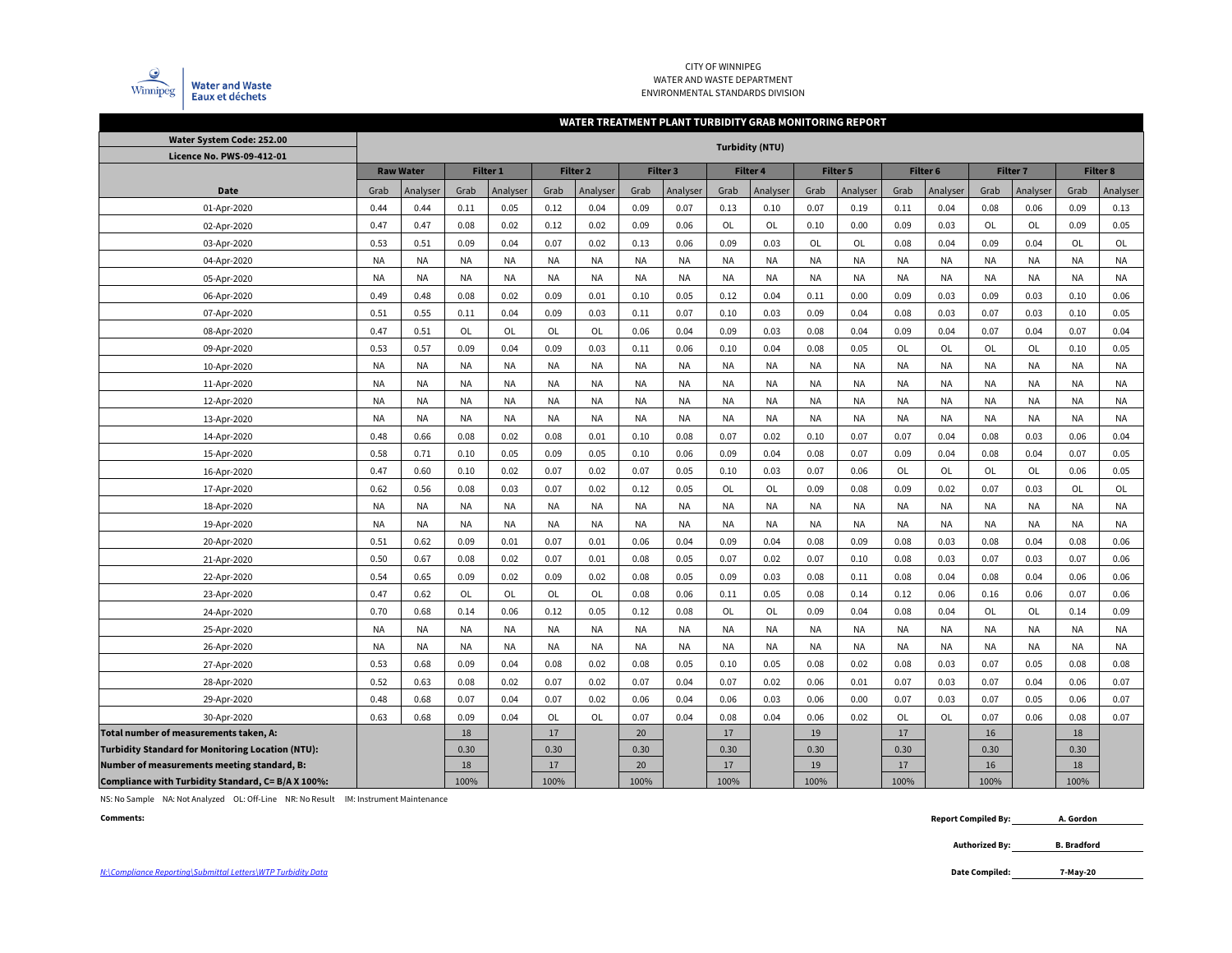

**City Of Winnipeg**

Water and Waste Department Water Services

WATER TREATMENT PLANT FREE CHLORINE ON-LINE MONITORING REPORT

Deacon Booster Pumping Station

| Water System Code: |
|--------------------|
| Licence Number:    |
| Report Created:    |

Water System Code: **252.00** Licence Number: **PWS-09-412-01**

01 May 2020 **Report Period: April 2020** 

|                                             |                                      | <b>BRANCH1</b><br>[mg/L]  |         | <b>BRANCH2</b><br>[mg/L] |              |  |  |  |  |
|---------------------------------------------|--------------------------------------|---------------------------|---------|--------------------------|--------------|--|--|--|--|
|                                             | Date                                 | Average                   | Minimum | Average                  | Minimum      |  |  |  |  |
|                                             | 01/04/2020                           | 1.07                      | 1.01    | 1.04                     | 0.96         |  |  |  |  |
|                                             | 02/04/2020                           | 1.07                      | 1.01    | 1.07                     | 1.01         |  |  |  |  |
|                                             | 03/04/2020                           | 1.12                      | 1.05    | 1.11                     | 0.99         |  |  |  |  |
|                                             | 04/04/2020                           | 1.07                      | 1.01    | 1.10                     | 1.02         |  |  |  |  |
|                                             | 05/04/2020                           | 1.12                      | 1.07    | 1.16                     | 1.08         |  |  |  |  |
|                                             | 06/04/2020                           | 1.11                      | 1.07    | 1.16                     | 1.06         |  |  |  |  |
|                                             | 07/04/2020                           | 1.05                      | 0.96    | 1.16                     | 1.10         |  |  |  |  |
|                                             | 08/04/2020                           | 0.98                      | 0.90    | 1.14                     | 1.07         |  |  |  |  |
|                                             | 09/04/2020                           | 1.09                      | 1.07    | 1.09                     | 1.10         |  |  |  |  |
|                                             | 10/04/2020                           | 1.16                      | 1.05    | 1.17                     | 1.09         |  |  |  |  |
|                                             | 11/04/2020                           | 1.19                      | 1.11    | 1.18                     | 1.11         |  |  |  |  |
|                                             | 12/04/2020                           | 1.17                      | 1.08    | 1.16                     | 1.09         |  |  |  |  |
|                                             | 13/04/2020                           | 1.32                      | 1.21    | 1.30                     | 1.19         |  |  |  |  |
|                                             | 14/04/2020                           | 1.20                      | 1.09    | 1.16                     | 1.09         |  |  |  |  |
|                                             | 15/04/2020                           | 1.14                      | 1.06    | 1.11                     | 1.05         |  |  |  |  |
|                                             | 16/04/2020                           | 1.14                      | 1.04    | 1.15                     | 1.04         |  |  |  |  |
|                                             | 17/04/2020                           | 1.18                      | 1.06    | 1.21                     | 1.11         |  |  |  |  |
|                                             | 18/04/2020                           | 1.26                      | 1.18    | 1.24                     | 1.16         |  |  |  |  |
|                                             | 19/04/2020                           | 1.20                      | 1.14    | 1.19                     | 1.12         |  |  |  |  |
|                                             | 20/04/2020                           | 1.19                      | 1.15    | 1.17                     | 1.12         |  |  |  |  |
|                                             | 21/04/2020                           | 1.24                      | 1.17    | 1.20                     | 1.12         |  |  |  |  |
|                                             | 22/04/2020                           | 1.20                      | 1.14    | 1.17                     | 1.11         |  |  |  |  |
|                                             | 23/04/2020                           | 1.17                      | 1.13    | 1.15                     | 1.09         |  |  |  |  |
|                                             | 24/04/2020                           | 1.15                      | 1.10    | 1.13                     | 1.07         |  |  |  |  |
|                                             | 25/04/2020                           | 1.14                      | 1.10    | 1.13                     | 1.07         |  |  |  |  |
|                                             | 26/04/2020                           | 1.13                      | 1.07    | 1.09                     | 1.02         |  |  |  |  |
|                                             | 27/04/2020                           | 1.17                      | 1.12    | 1.14                     | 1.08         |  |  |  |  |
|                                             | 28/04/2020                           | 1.21                      | 1.17    | 1.19                     | 1.12         |  |  |  |  |
|                                             | 29/04/2020                           | 1.19                      | 1.15    | 1.17                     | 1.11         |  |  |  |  |
|                                             | 30/04/2020                           | 1.23                      | 1.15    | 1.21                     | 1.10         |  |  |  |  |
|                                             |                                      |                           |         |                          |              |  |  |  |  |
|                                             | Total Number of Measurements, A:     |                           | 20853   |                          | 20852        |  |  |  |  |
|                                             | Minimum Free Chlorine Standard:      |                           | 0.5     |                          | 0.5<br>20852 |  |  |  |  |
| Number of Measurements Meeting Standard, B: | COMPLIANCE, $C = B/A \times 100\%$ : | 20853<br>100.00<br>100.00 |         |                          |              |  |  |  |  |

File Path: N:\Water Treatment Branch\Administration\Reports\Regulatory Submissions\Chlorine\2020\04-April

Submitted By (Print): D. Merredew

Signature: Original signed by D. Merredew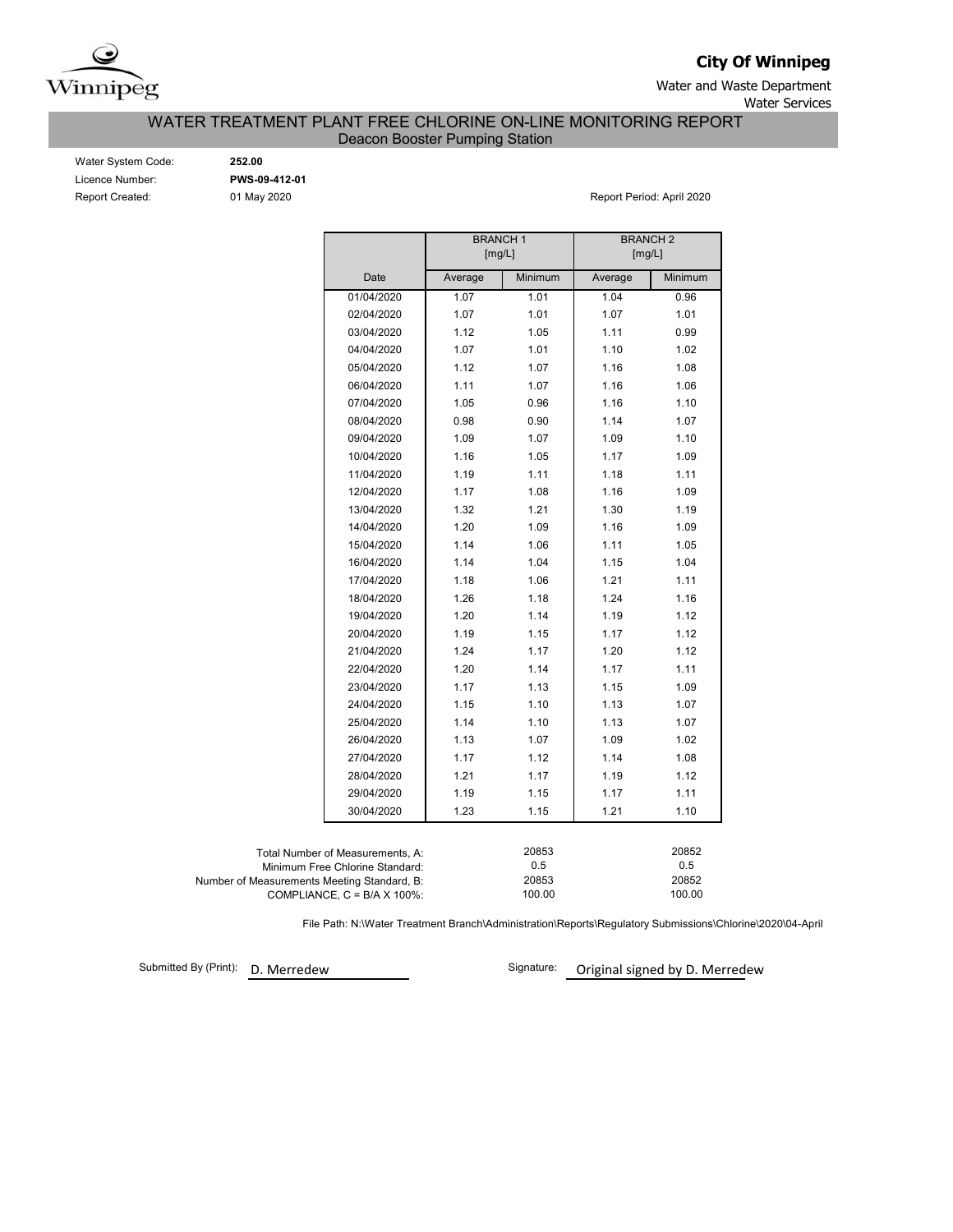| Vinnip |
|--------|

**Water and Waste** Eaux et déchets

### CITY OF WINNIPEG WATER AND WASTE DEPARTMENT ENVIRONMENTAL STANDARDS DIVISION

|                                                   |                                                                                                  |                             | WATER TREATMENT PLANT CHLORINE GRAB MONITORING REPORT |           |                             |                                 |  |  |  |  |  |  |
|---------------------------------------------------|--------------------------------------------------------------------------------------------------|-----------------------------|-------------------------------------------------------|-----------|-----------------------------|---------------------------------|--|--|--|--|--|--|
| <b>Water System Code: 252.00</b>                  | <b>Deacon Booster Pumping Station Branch 1</b><br><b>Deacon Booster Pumping Station Branch 2</b> |                             |                                                       |           |                             |                                 |  |  |  |  |  |  |
| <b>Licence No. PWS-09-412-01</b>                  |                                                                                                  |                             |                                                       |           |                             |                                 |  |  |  |  |  |  |
|                                                   |                                                                                                  | <b>Free Chlorine (mg/L)</b> | <b>Total Chlorine</b><br>(mg/L)                       |           | <b>Free Chlorine (mg/L)</b> | <b>Total Chlorine</b><br>(mg/L) |  |  |  |  |  |  |
| <b>Date</b>                                       | Analyser                                                                                         | Grab                        | Grab                                                  | Analyser  | Grab                        | Grab                            |  |  |  |  |  |  |
| 01-Apr-2020                                       | 1.09                                                                                             | 1.09                        | 1.23                                                  | 1.04      | 1.05                        | 1.23                            |  |  |  |  |  |  |
| 02-Apr-2020                                       | 1.06                                                                                             | 1.08                        | 1.28                                                  | 1.07      | 1.12                        | 1.27                            |  |  |  |  |  |  |
| 03-Apr-2020                                       | 1.15                                                                                             | 1.16                        | 1.34                                                  | 1.07      | 1.11                        | 1.29                            |  |  |  |  |  |  |
| 04-Apr-2020                                       | <b>NA</b>                                                                                        | <b>NA</b>                   | <b>NA</b>                                             | NA        | ΝA                          | <b>NA</b>                       |  |  |  |  |  |  |
| 05-Apr-2020                                       | NA                                                                                               | ΝA                          | NA                                                    | NA        | ΝA                          | NA                              |  |  |  |  |  |  |
| 06-Apr-2020                                       | 1.12                                                                                             | 1.13                        | 1.32                                                  | 1.18      | 1.16                        | 1.33                            |  |  |  |  |  |  |
| 07-Apr-2020                                       | 1.10                                                                                             | 1.09                        | 1.29                                                  | 1.15      | 1.15                        | 1.32                            |  |  |  |  |  |  |
| 08-Apr-2020                                       | 0.97                                                                                             | 1.03                        | 1.17                                                  | 1.12      | 1.13                        | 1.32                            |  |  |  |  |  |  |
| 09-Apr-2020                                       | 1.14                                                                                             | 1.12                        | 1.29                                                  | 1.17      | 1.15                        | 1.27                            |  |  |  |  |  |  |
| 10-Apr-2020                                       | <b>NA</b>                                                                                        | NA                          | <b>NA</b>                                             | <b>NA</b> | <b>NA</b>                   | <b>NA</b>                       |  |  |  |  |  |  |
| 11-Apr-2020                                       | <b>NA</b>                                                                                        | <b>NA</b>                   | <b>NA</b>                                             | <b>NA</b> | <b>NA</b>                   | <b>NA</b>                       |  |  |  |  |  |  |
| 12-Apr-2020                                       | <b>NA</b>                                                                                        | ΝA                          | <b>NA</b>                                             | NA        | ΝA                          | <b>NA</b>                       |  |  |  |  |  |  |
| 13-Apr-2020                                       | <b>NA</b>                                                                                        | <b>NA</b>                   | <b>NA</b>                                             | <b>NA</b> | <b>NA</b>                   | <b>NA</b>                       |  |  |  |  |  |  |
| 14-Apr-2020                                       | 1.20                                                                                             | 1.13                        | 1.33                                                  | 1.18      | 1.18                        | 1.32                            |  |  |  |  |  |  |
| 15-Apr-2020                                       | 1.14                                                                                             | 1.21                        | 1.34                                                  | 1.10      | 1.19                        | 1.38                            |  |  |  |  |  |  |
| 16-Apr-2020                                       | 1.13                                                                                             | 1.16                        | 1.32                                                  | 1.10      | 1.16                        | 1.32                            |  |  |  |  |  |  |
| 17-Apr-2020                                       | 1.15                                                                                             | 1.15                        | 1.33                                                  | 1.19      | 1.17                        | 1.33                            |  |  |  |  |  |  |
| 18-Apr-2020                                       | NA                                                                                               | ΝA                          | <b>NA</b>                                             | NA        | NA                          | <b>NA</b>                       |  |  |  |  |  |  |
| 19-Apr-2020                                       | <b>NA</b>                                                                                        | <b>NA</b>                   | <b>NA</b>                                             | <b>NA</b> | <b>NA</b>                   | <b>NA</b>                       |  |  |  |  |  |  |
| 20-Apr-2020                                       | 1.20                                                                                             | 1.18                        | 1.33                                                  | 1.19      | 1.19                        | 1.38                            |  |  |  |  |  |  |
| 21-Apr-2020                                       | 1.26                                                                                             | 1.20                        | 1.42                                                  | 1.22      | 1.27                        | 1.41                            |  |  |  |  |  |  |
| 22-Apr-2020                                       | 1.22                                                                                             | 1.23                        | 1.37                                                  | 1.15      | 1.18                        | 1.40                            |  |  |  |  |  |  |
| 23-Apr-2020                                       | 1.19                                                                                             | 1.17                        | 1.37                                                  | 1.15      | 1.19                        | 1.36                            |  |  |  |  |  |  |
| 24-Apr-2020                                       | 1.21                                                                                             | 1.19                        | 1.35                                                  | 1.15      | 1.13                        | 1.31                            |  |  |  |  |  |  |
| 25-Apr-2020                                       | <b>NA</b>                                                                                        | <b>NA</b>                   | <b>NA</b>                                             | <b>NA</b> | <b>NA</b>                   | <b>NA</b>                       |  |  |  |  |  |  |
| 26-Apr-2020                                       | <b>NA</b>                                                                                        | NA                          | <b>NA</b>                                             | <b>NA</b> | <b>NA</b>                   | NA                              |  |  |  |  |  |  |
| 27-Apr-2020                                       | 1.16                                                                                             | 1.12                        | 1.28                                                  | 1.14      | 1.10                        | 1.33                            |  |  |  |  |  |  |
| 28-Apr-2020                                       | 1.21                                                                                             | 1.24                        | 1.34                                                  | 1.19      | 1.22                        | 1.31                            |  |  |  |  |  |  |
| 29-Apr-2020                                       | 1.21                                                                                             | 1.13                        | 1.31                                                  | 1.17      | 1.14                        | 1.28                            |  |  |  |  |  |  |
| 30-Apr-2020                                       | 1.21                                                                                             | 1.18                        | 1.33                                                  | 1.18      | 1.17                        | 1.31                            |  |  |  |  |  |  |
| Total number of measurements taken, A:            |                                                                                                  | 20                          |                                                       |           | 20                          |                                 |  |  |  |  |  |  |
| Chlorine Standard for Monitoring Location (mg/L): |                                                                                                  | 0.50                        |                                                       |           | 0.50                        |                                 |  |  |  |  |  |  |
| Number of measurements meeting standard, B:       |                                                                                                  | 20                          |                                                       |           | 20                          |                                 |  |  |  |  |  |  |
| Compliance with Chlorine Standard, C= B/A X 100%: |                                                                                                  | 100%                        |                                                       |           | 100%                        |                                 |  |  |  |  |  |  |

NS: No Sample NA: Not Analyzed OL: Off-Line NR: No Result IM: Instrument Maintenance

| Comments: | <b>Report Compiled By:</b> | A. Gordon          |  |
|-----------|----------------------------|--------------------|--|
|           |                            |                    |  |
|           | <b>Authorized By:</b>      | <b>B.</b> Bradford |  |
|           |                            |                    |  |

N:\Compliance Reporting\Submittal Letters\WTP Chlorine Data **Date Compiled:**

**7-May-20**